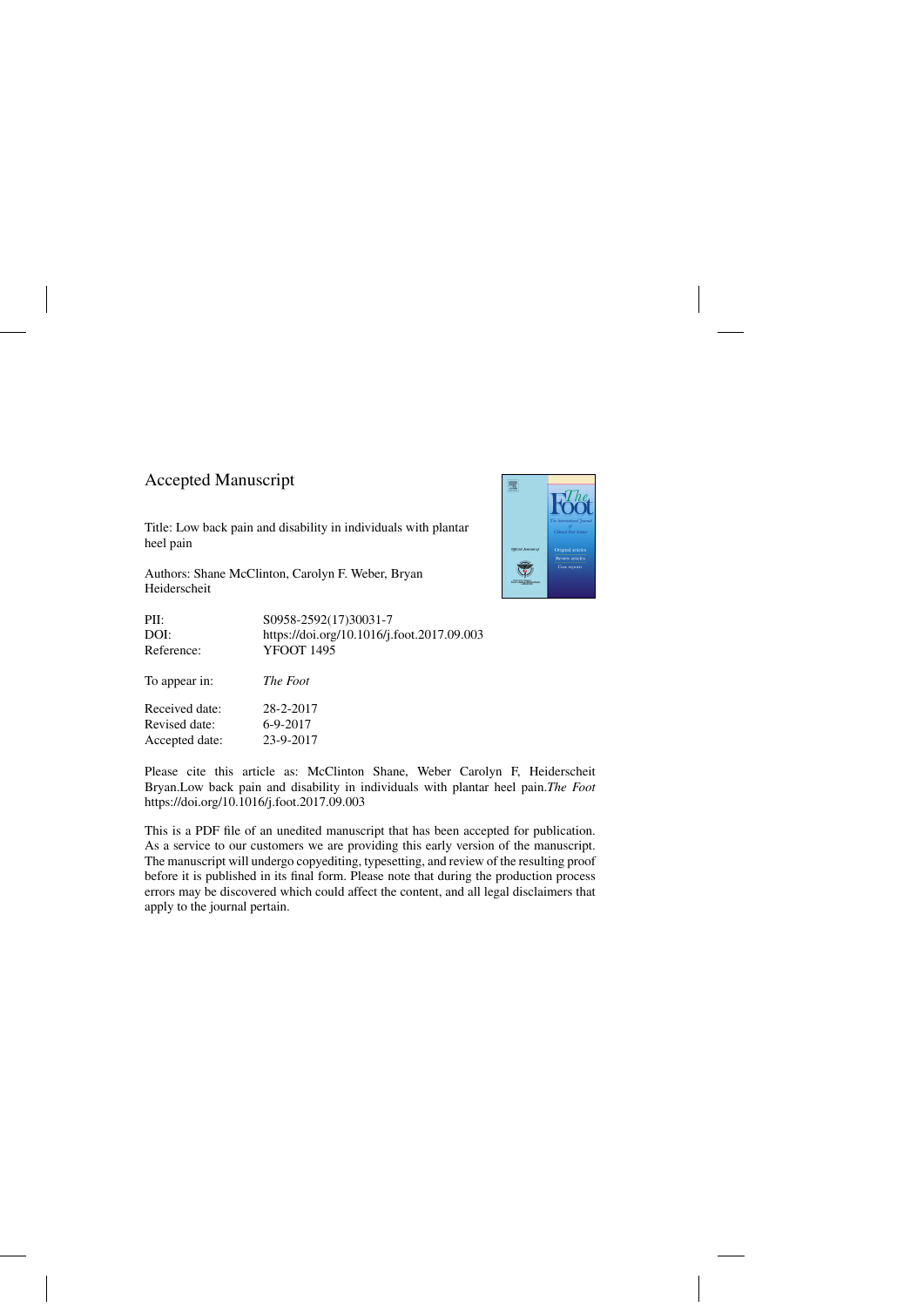Low back pain and disability in individuals with plantar heel pain Shane McClinton<sup>a</sup>, Carolyn F. Weber<sup>a</sup>, Bryan Heiderscheit<sup>b</sup>

<sup>a</sup>Doctor of Physical Therapy Program, Des Moines University, 3200 Grand Avenue, Des Moines, IA, 50312, USA

<sup>b</sup>Departments of Orthopedics & Rehabilitation and Biomedical Engineering, and Doctor of Physical Therapy Program, University of Wisconsin-Madison,1300 University Ave, Madison, WI 53706, USA

e-mail addresses Shane McClinton: [shane.mcclinton@dmu.edu](mailto:shane.mcclinton@dmu.edu) Carolyn F. Weber: [carolyn.f.weber@dmu.edu](mailto:carolyn.f.weber@dmu.edu) Bryan Heiderscheit: [heiderscheit@ortho.wisc.edu](mailto:heiderscheit@ortho.wisc.edu)

Corresponding author Shane McClinton, DPT, OCS, FAAOMPT, CSCS (corresponding author) Assistant Professor, Doctor of Physical Therapy Program Coordinator, Des Moines University Running and Cycling Clinic Des Moines University 3200 Grand Avenue Des Moines, IA 50312 [shane.mcclinton@dmu.edu](mailto:shane.mcclinton@dmu.edu)

Highlights

- Low back pain is prevalent in individuals with plantar heel pain
- The odds of having low back pain was 5 times higher in those with plantar heel pain
- Higher low back disability was associated with lower foot/ankle function
- Low back dysfunction may be important in the management of plantar heel pain

## ABSTRACT

Background: Lack of response to plantar heel pain (PHP) treatment may be related to

unmanaged low back pain (LBP) and low back dysfunction, but a relationship between LBP and

PHP has not been established. The purpose of this investigation was to compare the

prevalence of LBP among individuals with and without PHP and to assess the association

between low back disability and foot/ankle function.

Methods: A cross-sectional study compared the prevalence and likelihood of LBP in individuals

with ( $n = 27$ ) and without ( $n = 27$ ) PHP matched to age, sex, BMI, foot posture, and foot

mobility. In individuals with PHP, correlations were examined between foot/ankle function using